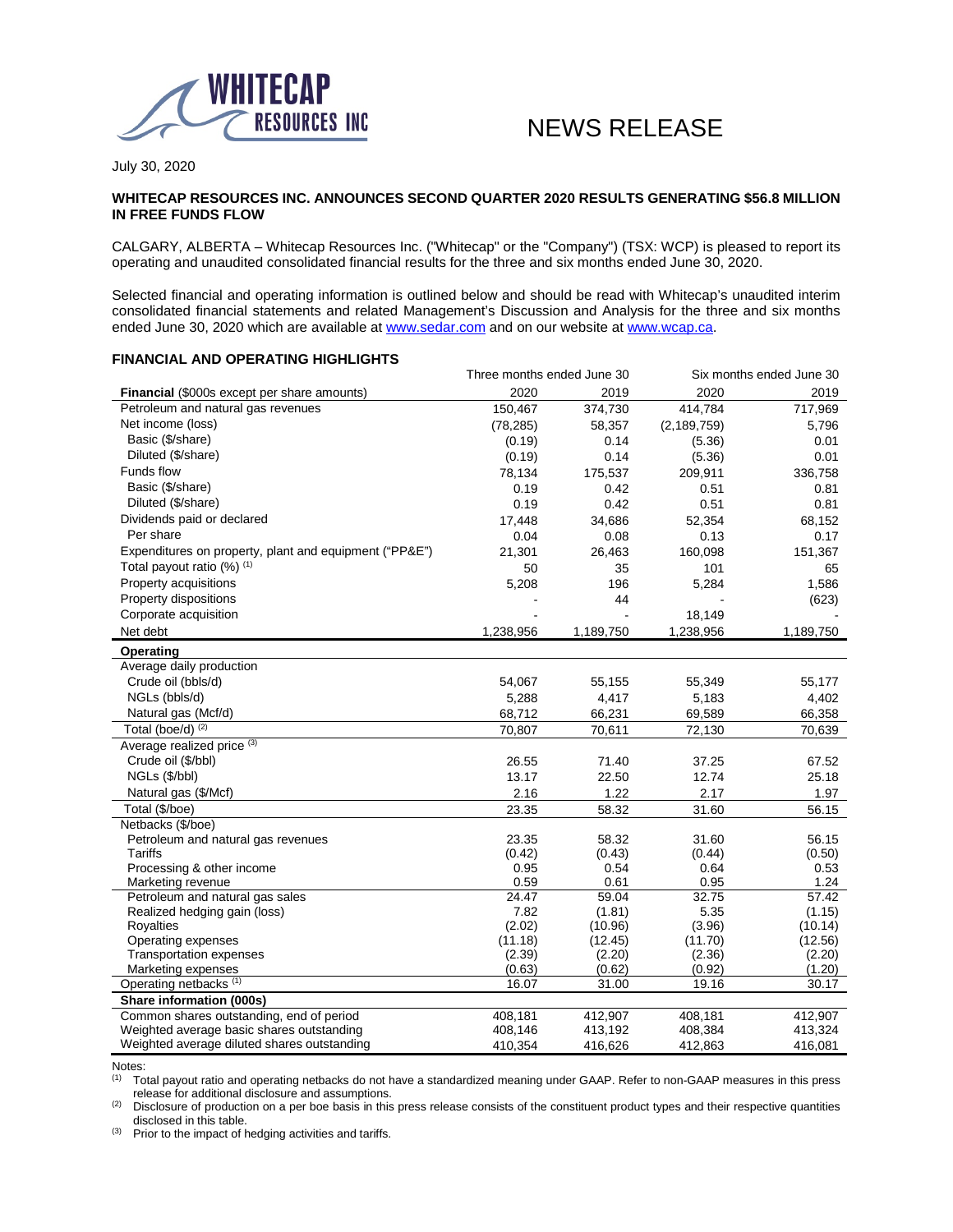# **MESSAGE TO SHAREHOLDERS**

Whitecap's second quarter results demonstrate the resilience of our business and our team's ability to navigate extreme volatility and maintain our balance sheet strength, along with strong operational performance. Production in the quarter was maintained at 70,807 boe/d compared to the prior year second quarter of 70,611 boe/d on the continued strength of our first quarter drilling program and the low decline rate of our base production. The impact of suspended average production in the quarter was approximately 1,300 boe/d.

Despite one of the most challenging quarters the energy industry has experienced, Whitecap generated funds flow of \$78.1 million and invested \$21.3 million on our assets resulting in free funds flow of \$56.8 million. In addition, we paid \$17.4 million in dividends to shareholders, achieving a total payout ratio of 50%. As we move through the year, we anticipate generating additional free funds flow and further reducing net debt.

Our focus in the second quarter was on the execution of our phase two actions, as reported on April 30, 2020. A bottoms-up analysis on our operating and G&A expenses identified \$50 million of cost savings of which we realized \$18 million in the first half of the year, primarily in the second quarter. We anticipate the remaining \$32 million to be realized in the second half of this year. For the first half of 2020, our funds flow totaled \$210 million, which was higher than our capital expenditures of \$160.1 million. The capital spending for the remainder of the year is restricted to minimum CO2 purchases at Weyburn along with health, safety and asset integrity expenditures which puts us on track to achieving our reduced 2020 capital budget of \$190 million. We had previously suspended 2,000 boe/d of uneconomic production as a result of the collapse in crude oil prices. Due to improving commodity prices and our cost reduction initiatives we have brought back approximately 1,000 boe/d of the suspended production with the balance to be brought back on at US\$45 WTI or higher.

We entered this economic crisis in a position of strength and have been able to maintain this competitive advantage through our phase one and phase two actions, which enabled us to reduce net debt by \$32 million in the quarter. We exited the quarter with net debt at \$1.24 billion on total capacity of \$1.77 billion leaving the Company with approximately \$530 million of credit capacity available. The Company's credit facilities have two financial covenants being debt to earnings before interest, taxes, depreciation and amortization ("EBITDA") not exceeding 4.0 times and EBITDA to interest not less than 3.5 times. Whitecap's second quarter debt to EBITDA ratio was 2.0 times and EBITDA to interest ratio was 12.7 times. For additional details please refer to Note 11(a) "Bank Debt" in the unaudited interim consolidated financial statements for the period ended June 30, 2020.

As we think about positioning Whitecap for an eventual crude oil supply and demand recovery, we continue to believe consolidation in the industry is important. Our focus has shifted from survival to capturing opportunities within our core operating regions. Late in the second quarter we completed a small tuck-in acquisition in the Peace River Arch region of Alberta for \$5.2 million. The acquisition included production of 220 boe/d (74% oil and NGLs), proved developed producing reserves ("PDP") of 402 Mboe, total proved plus probable reserves ("TPP") of 2,758 Mboe and 42.3 (18.8 net) sections of undeveloped land containing 25 (20.4 net) follow-up locations to our recent Charlie Lake drilling success. In the first quarter, Whitecap had drilled 2 (2.0 net) operated Charlie Lake wells which continue to perform exceptionally well with average IP(120) rates of 819 boe/d (87% oil). We will continue to focus on these types of opportunities as well as larger scale acquisitions within our core operating regions.

Whitecap remains in an enviable position with many competitive advantages including our strong balance sheet, high funds flow netback assets, shallow production decline rate and depth and quality of inventory to support our fully funded model. We remain committed to growing our business for the long term in combination with providing our shareholders with meaningful cash dividends.

On behalf of our management team and board of directors, we would like to thank our shareholders for their ongoing support and look forward to providing updates as we progress through the year.

# **Conference Call and Webcast**

Whitecap has scheduled a conference call and webcast to begin promptly at 9:00 am MT (11:00 am ET) on Thursday, July 30, 2020.

# **The conference call dial-in number is: 1-888-390-0605 or (587) 880-2175 or (416) 764-8609**

A live webcast of the conference call will be accessible on Whitecap's website a[t www.wcap.ca](https://urldefense.proofpoint.com/v2/url?u=http-3A__www.wcap.ca_&d=DwMCAw&c=euGZstcaTDllvimEN8b7jXrwqOf-v5A_CdpgnVfiiMM&r=PR-izyoHVSBNvHPF2vt3Hg&m=7nXVwhGTPBsI4GrYU4evkxkX3DxCd6DZ3U1CKd9nNvw&s=T6DXerDarKul5MALfW4NdygPvblcj4dw6Fpdw0Shm8g&e=) by selecting *"Investors"*, then *"Presentations & Events"*. Shortly after the live webcast, an archived version will be available for approximately 14 days.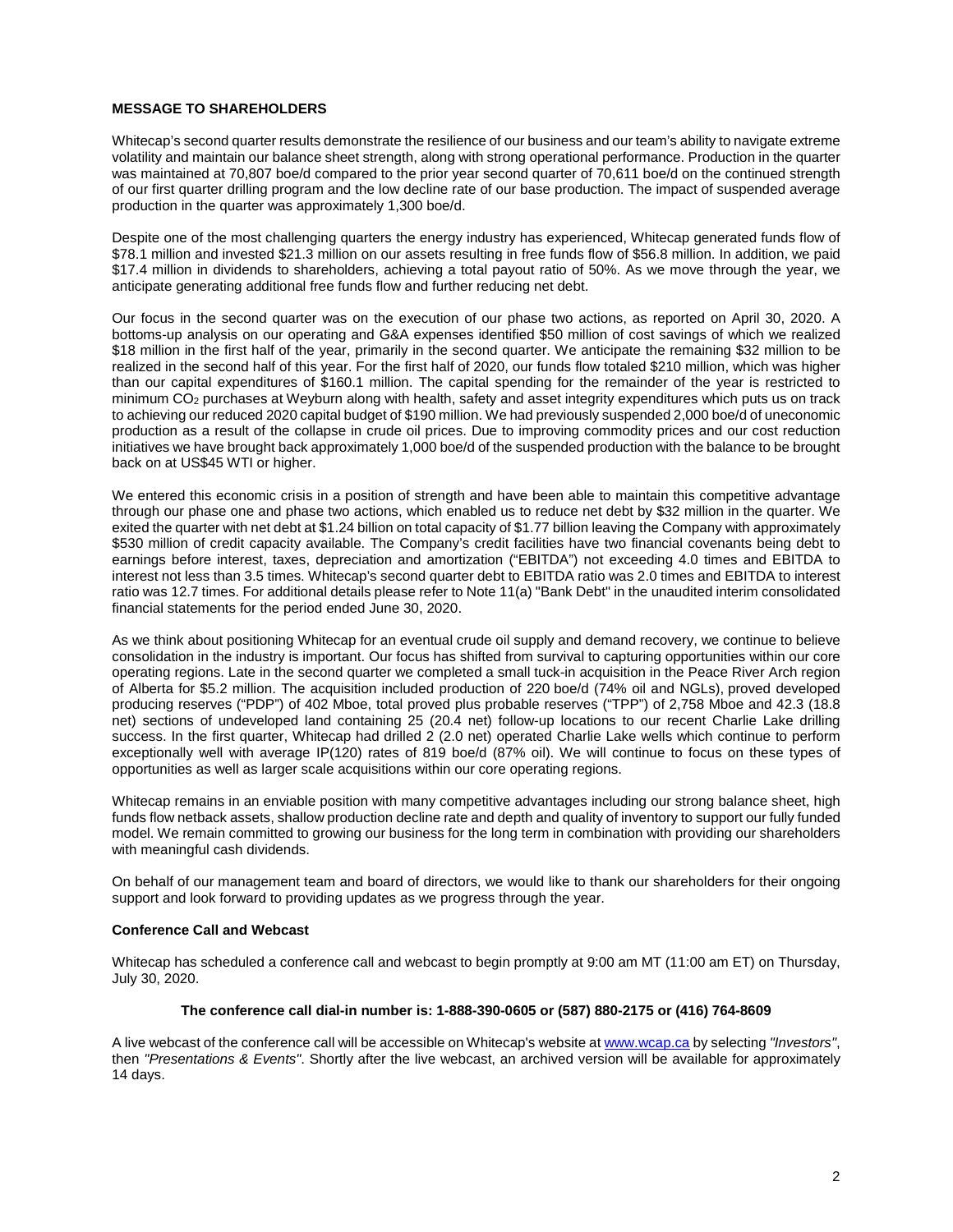## **Note Regarding Forward-Looking Statements**

This press release contains forward-looking statements and forward-looking information (collectively "forward-looking information") within the meaning of applicable securities laws relating to the Company's plans and other aspects of our anticipated future operations, management focus, strategies, financial, operating and production results and business opportunities. Forward-looking information typically uses words such as "anticipate", "believe", "continue", "trend", "sustain", "project", "expect", "forecast", "budget", "goal", "guidance", "plan", "objective", "strategy", "target", "intend", "estimate", "potential", or similar words suggesting future outcomes, statements that actions, events or conditions "may", "would", "could" or "will" be taken or occur in the future, including statements about our strategy, plans, focus, objectives, priorities and position; ability to continue to generate free funds flow and further reduce net debt; the anticipated benefits to be derived from the acquisition; total cash reductions for 2020 and the amount to be realized in the second half of 2020; projected capital spending for the remainder of 2020; amount of production to be brought back on and the anticipated WTI price; performance of Charlie Lake wells; Whitecap's position in the oil and gas industry and the reason therefor; Whitecap's commitment to growing its business; dividend payments; and expectations relating to mergers and acquisitions in the oil and gas industry. Statements relating to "reserves" are also deemed to be forwardlooking statements, as they involve the implied assessment, based on certain estimates and assumptions, that the reserves described exist in the quantities predicted or estimated and that the reserves can be profitably produced in the future.

The forward-looking information is based on certain key expectations and assumptions made by our management, including expectations and assumptions concerning prevailing commodity prices, exchange rates, interest rates, applicable royalty rates and tax laws; the impact (and the duration thereof) that the COVID-19 pandemic will have on (i) the demand for crude oil, NGLs and natural gas, (ii) our supply chain, including our ability to obtain the equipment and services we require, and (iii) our ability to produce, transport and/or sell our crude oil, NGLs and natural gas; the ability of OPEC+ nations and other major producers of crude oil to reduce crude oil production and thereby arrest and reverse the steep decline in world crude oil prices; future production rates and estimates of operating costs; performance of existing and future wells; reserve volumes; anticipated timing and results of capital expenditures; the success obtained in drilling new wells; the sufficiency of budgeted capital expenditures in carrying out planned activities; the timing, location and extent of future drilling operations; the state of the economy and the exploration and production business; results of operations; performance; business prospects and opportunities; the availability and cost of financing, labour and services; the impact of increasing competition; ability to efficiently integrate assets and employees acquired through acquisitions, ability to market oil and natural gas successfully and our ability to access capital.

Although we believe that the expectations and assumptions on which such forward-looking information is based are reasonable, undue reliance should not be placed on the forward-looking information because Whitecap can give no assurance that they will prove to be correct. Since forward-looking information addresses future events and conditions, by its very nature they involve inherent risks and uncertainties. These include, but are not limited to: the risks associated with the oil and gas industry in general such as operational risks in development, exploration and production; pandemics and epidemics; delays or changes in plans with respect to exploration or development projects or capital expenditures; the uncertainty of estimates and projections relating to reserves, production, costs and expenses; health, safety and environmental risks; commodity price and exchange rate fluctuations; interest rate fluctuations; marketing and transportation; loss of markets; environmental risks; competition; incorrect assessment of the value of acquisitions; failure to complete or realize the anticipated benefits of acquisitions or dispositions; ability to access sufficient capital from internal and external sources; failure to obtain required regulatory and other approvals; reliance on third parties and pipeline systems; and changes in legislation, including but not limited to tax laws, production curtailment, royalties and environmental regulations. Our actual results, performance or achievement could differ materially from those expressed in, or implied by, the forward-looking information and, accordingly, no assurance can be given that any of the events anticipated by the forward-looking information will transpire or occur, or if any of them do so, what benefits that we will derive therefrom. Management has included the above summary of assumptions and risks related to forward-looking information provided in this press release in order to provide security holders with a more complete perspective on our future operations and such information may not be appropriate for other purposes.

Readers are cautioned that the foregoing lists of factors are not exhaustive. Additional information on these and other factors that could affect our operations or financial results are included in reports on file with applicable securities regulatory authorities and may be accessed through the SEDAR website [\(www.sedar.com\)](http://www.sedar.com/).

These forward-looking statements are made as of the date of this press release and we disclaim any intent or obligation to update publicly any forward-looking information, whether as a result of new information, future events or results or otherwise, other than as required by applicable securities laws.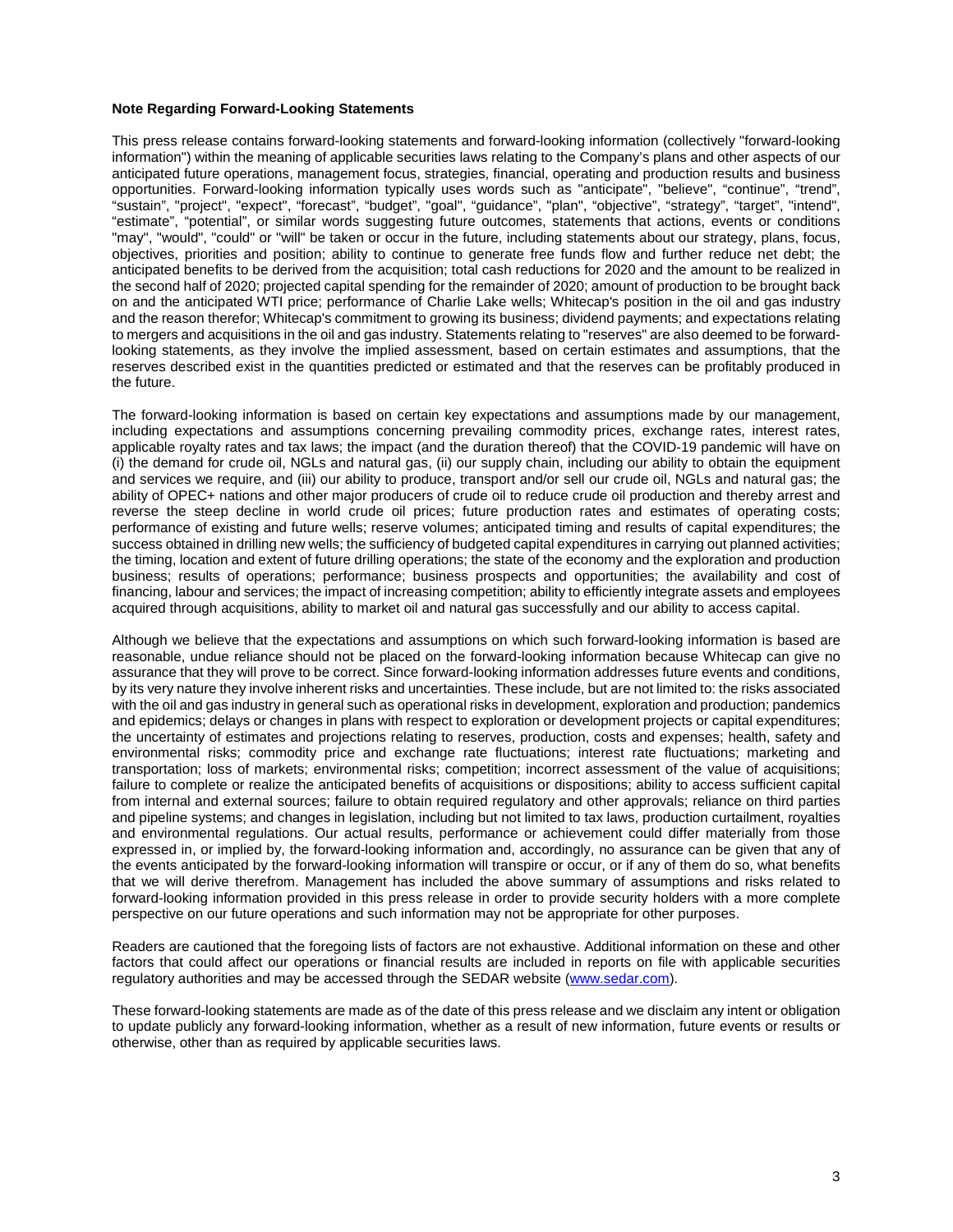This press release contains future-oriented financial information and financial outlook information (collectively, "FOFI") about Whitecap's prospective capital and G&A costs, all of which are subject to the same assumptions, risk factors, limitations, and qualifications as set forth in the above paragraphs. The actual results of operations of Whitecap and the resulting financial results will likely vary from the amounts set forth in this presentation and such variation may be material. Whitecap and its management believe that the FOFI has been prepared on a reasonably basis, reflecting management's best estimates and judgments. However, because this information is subjective and subject to numerous risks, it should not be relied on as necessarily indicative of future results. Except as required by applicable securities laws, Whitecap undertakes no obligation to update such FOFI. FOFI contained in this press release was made as of the date of this press release and was provided for the purpose of providing further information about Whitecap's anticipated future business operations. Readers are cautioned that the FOFI contained in this press release should not be used for purposes other than for which it is disclosed herein.

### **Oil and Gas Advisories**

References to crude oil or natural gas production in this press release refer to the light and medium crude oil and conventional natural gas, respectively, product types as defined in National Instrument 51-101, *Standards of Disclosure for Oil and Gas Activities* ("NI 51-101").

"Boe" means barrel of oil equivalent based on 6 mcf of natural gas to 1 bbl of oil. Boe may be misleading, particularly if used in isolation. A boe conversion ratio of 6:1 is based on an energy equivalency conversion method primarily applicable at the burner tip and does not represent a value equivalency at the wellhead. In addition, given that the value ratio based on the current price of crude oil as compared to natural gas is significantly different from the energy equivalency of 6:1, utilizing a conversion on a 6:1 basis may be misleading as an indication of value.

## **Production Rates**

Any references in this news release to initial production rates (IP(120)) are useful in confirming the presence of hydrocarbons, however, such rates are not determinative of the rates at which such wells will continue production and decline thereafter. While encouraging, readers are cautioned not to place reliance on such rates in calculating the aggregate production for Whitecap.

### **Drilling Locations**

This press release discloses drilling inventory in three categories: (i) proved locations; (ii) probable locations; and (iii) unbooked locations. Proved locations and probable locations are derived from an internal reserves evaluation effective July 1, 2020 and account for drilling locations that have associated proved and/or probable reserves, as applicable. Unbooked locations are internal estimates based on our prospective acreage and an assumption as to the number of wells that can be drilled per section based on industry practice and internal review. Unbooked locations do not have attributed reserves or resources. Of the 25 (20.4 net) acquisition drilling locations identified herein, 6 (6.0 net) are proved locations, 3 (2.5 net) are probable locations, and 16 (11.9 net) are unbooked locations. Unbooked locations have been identified by management as an estimation of our multi-year drilling activities based on evaluation of applicable geologic, seismic, engineering, production and reserves information. There is no certainty that we will drill all unbooked drilling locations and if drilled there is no certainty that such locations will result in additional oil and gas reserves, resources or production. The drilling locations on which we drill wells will ultimately depend upon the availability of capital, regulatory approvals, seasonal restrictions, oil and natural gas prices, costs, actual drilling results, additional reservoir information that is obtained and other factors. While certain of the unbooked drilling locations have been de-risked by drilling existing wells in relative close proximity to such unbooked drilling locations, other unbooked drilling locations are farther away from existing wells where management has less information about the characteristics of the reservoir and therefore there is more uncertainty whether wells will be drilled in such locations and if drilled there is more uncertainty that such wells will result in additional oil and gas reserves, resources or production.

#### **Production**

|                                            | Crude oil<br>(bbls/d) | <b>NGLs</b><br>(bbls/d) | Natural gas<br>(Mcf/d) | Total<br>(boe/d) <sup>(1)</sup> |
|--------------------------------------------|-----------------------|-------------------------|------------------------|---------------------------------|
| Impact of suspended production on Q2 2020  | 940                   | 71                      | 1.735                  | 1,300                           |
| Previously suspended uneconomic production | 1,480                 | 120                     | 2,400                  | 2,000                           |
| Suspended production brought back          | 740                   | 60                      | 1,200                  | 1,000                           |
| Acquisition production                     | 150                   | 12                      | 348                    | 220                             |
| Charlie Lake IP(120)                       | 712                   | 15                      | 552                    | 819                             |

Note:

 $<sup>(1)</sup>$  Disclosure of production on a per boe basis of amounts in the above table in this press release consists of the constituent product types</sup> and their respective quantities disclosed in this table.